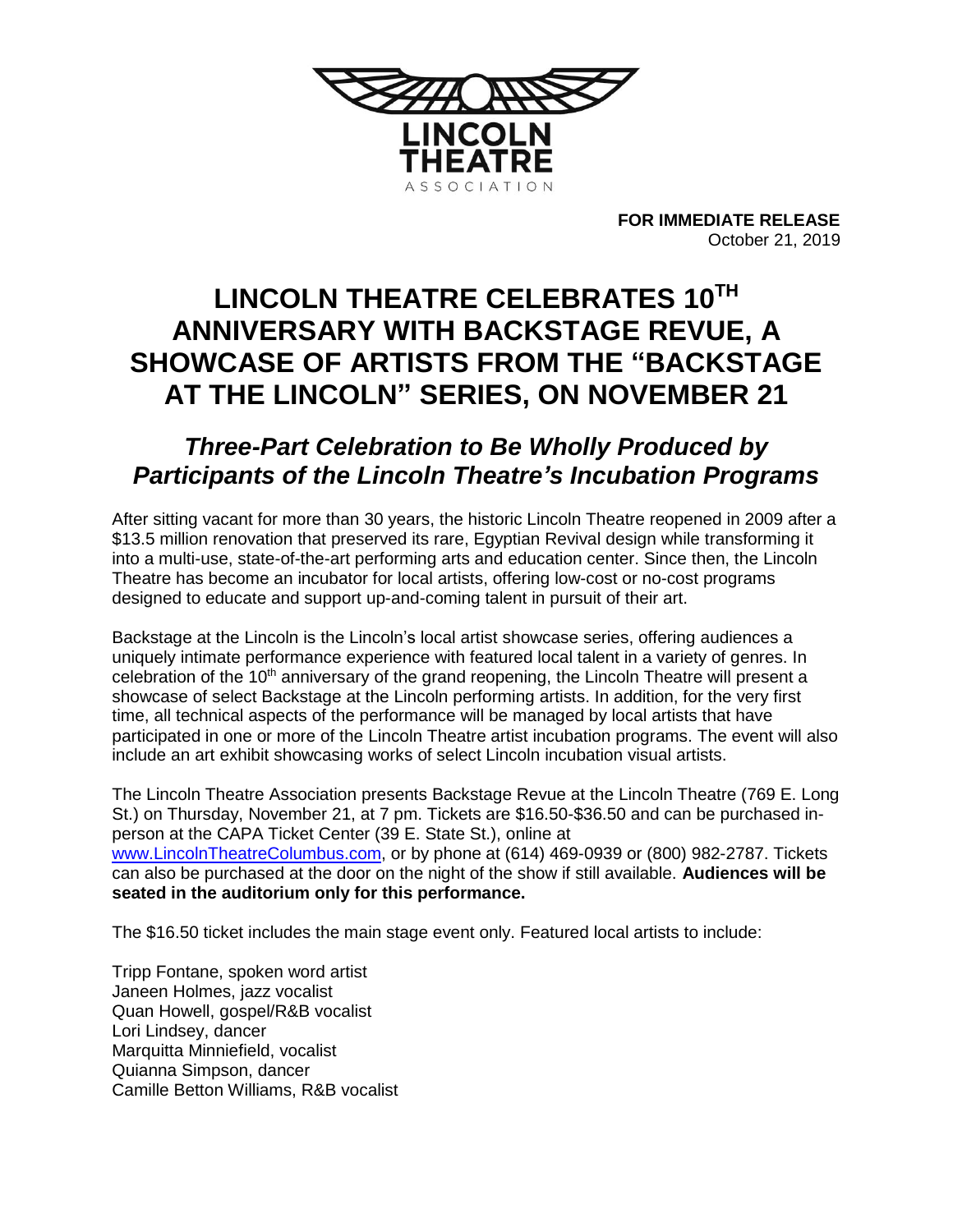Lincoln Theatre Backstage Band: Jordan Lewis, drums Donald "Doni Jai" Washington, bass Aaron White, keyboards

Visual Artist Gallery: Shelbi Harris Roseboro, multi-media artist Duarte Brown, mixed media artist Kay Onwukwe, multi-media artist Antoinette Savage, dollmaker Talle Bamazi, painter April Sunami, mixed-media painter Quatric Williams, sketch artist

Production Team: LaToya Dowdell Burger, media specialist Krate Digga, music production Ramani Hunter, stage manager Demia Kandi, stage manager Shelia Sales, communications Stefan TWONG Thomas, production manager

In addition, there will be pre- and post-show receptions in the Lincoln Theatre ballroom featuring performances from additional Backstage at the Lincoln artists. Light fare will be served at both. Cash bar.

Those who would like to attend either the pre- OR post-show reception in addition to the main stage event should purchase the \$26.50 ticket.

Those who purchase the \$36.50 will receive admittance to the pre-show reception, main stage event with VIP balcony seating, and post-show reception.

6pm – Pre-show Reception – Lincoln Ballroom

- Debra James Tucker, jazz vocalist
- Mary McClendon, jazz vocalist
- Derek Brown, jazz guitarist
- Brandon BJAZZ Scott, soul keyboardist

9pm – Post-show Reception – Lincoln Ballroom

- Adria Shahid, jazz/neo-soul vocalist
- Barbara Fant, poet
- Jonathan Baker, gospel vocalist

The Backstage at the Lincoln series is made possible through the generous support of the Greater Columbus Arts Council and the Ohio Arts Council.

[www.LincolnTheatreColumbus.com](http://www.lincolntheatrecolumbus.com/)

### **CALENDAR LISTING The Lincoln Theatre Association presents BACKSTAGE REVUE**